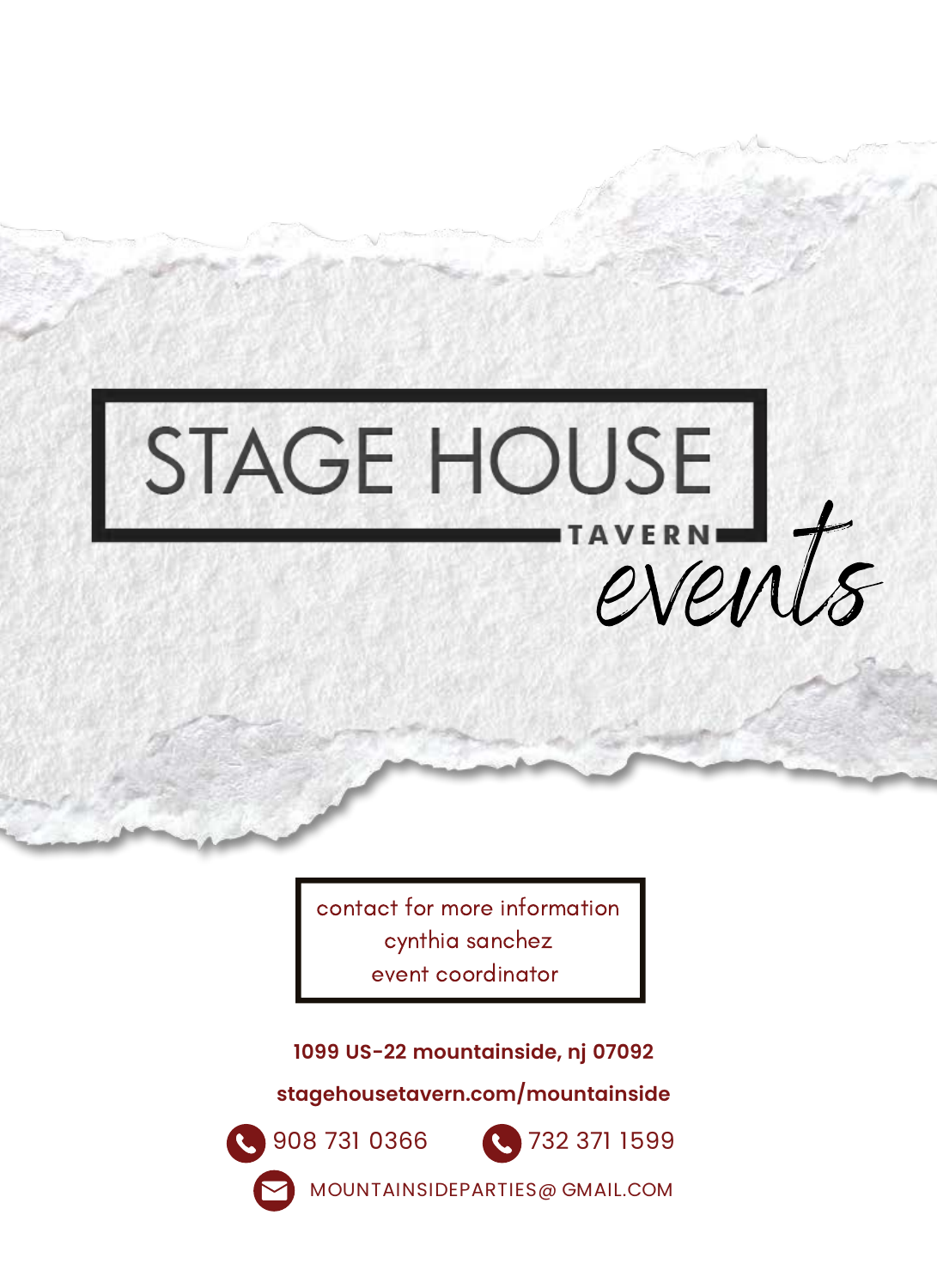

#### Thank you for expressing an interest in hosting your upcoming event at Stage House Tavern

WE ARE COMMITTED TO PROVIDING THE *highest quality* FOOD & SERVICE AT A *tremendous value*. IN A *beautitul setting.* 

Our mission simply does not stop when it comes to our events. You will find that we offer a variety of package options that are completely customizable to fit your wants and needs for your special day.

quality.

Our chef uses the freshest ingredients available to create intense, and flavorful, rustic American cuisine that our guests love to taste, time & time again.

value.

Our experience and attention to detail will not only simplify the process of booking an event, but will allow you to enjoy your special occasion and the company of your guests without any concerns from start to finish. Our event spaces are maintained with the utmost care to provide guests with a beautiful backdrop for their event, as well as many amenities that are included in our package prices. We pride ourselves on customizing each and every one of our guests' experiences to fit the individual's visions, price range, and time frame for making their event come to life.

setting.

We'd like to welcome you to our home and to allow you to feel completely embraced within the four walls of our restaurant. We love creating experiences for the people who choose to celebrate with us!

Please feel free to contact our event coordinator via email at **mountainsideparties@ gmail.com.**

It is our pleasure to answer any questions you may have, and to get the opportunity to be a part of one of your most memorable moments at Stage House Tavern Mountainside.

We're happy you're here,

**Stage House Tavern Mountainside 1099 Route 22 East Mountainside, NJ 07092**

**908 . 731 . 0366**

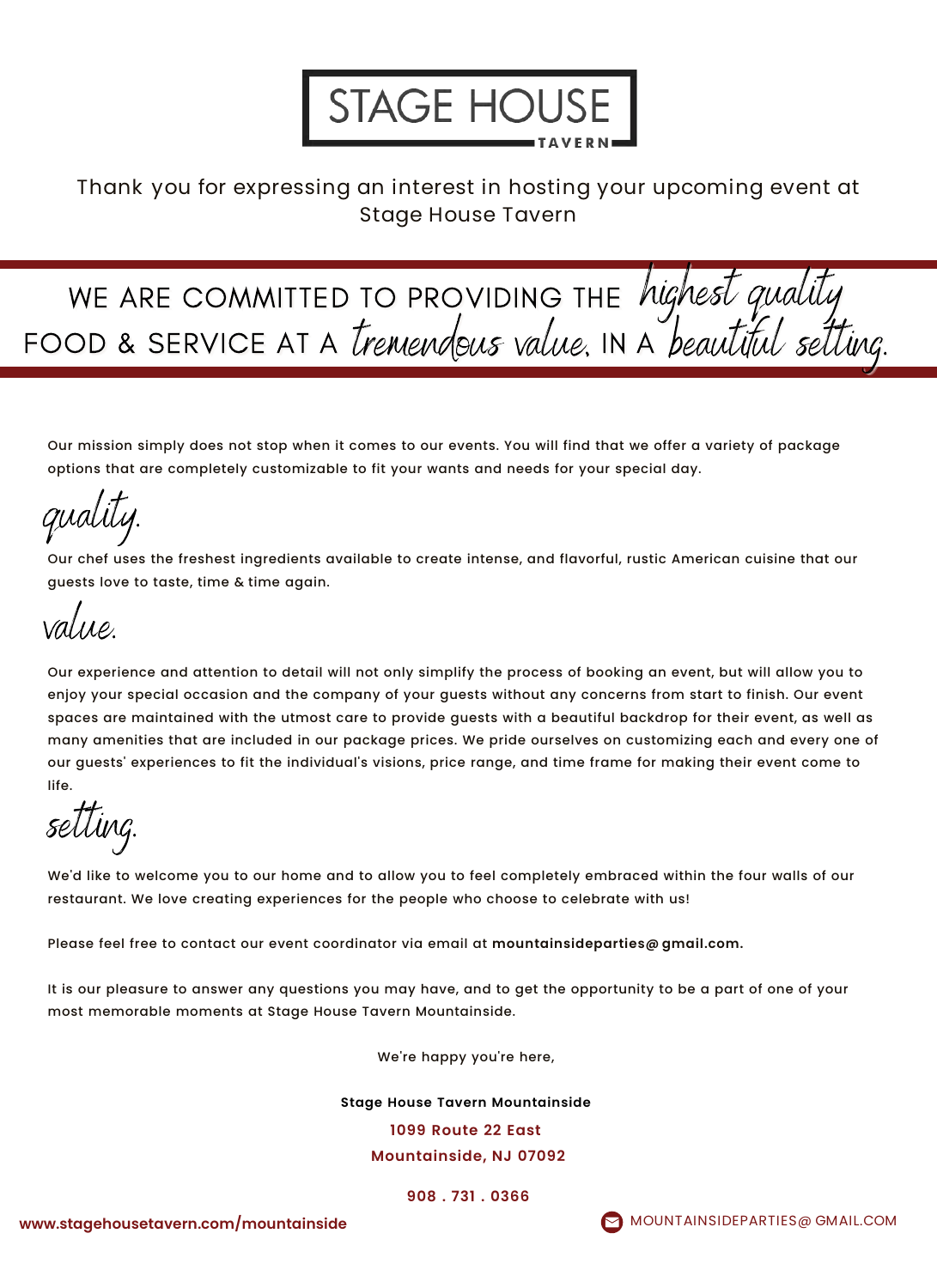

### PRIVATE BRUNCH BUFFET.

#### 25 + GUESTS | PACKAGE PRICING ONLY AVAILABLE FOR EVENTS STARTING BEFORE 3 PM

#### PASTRY STATION

included.

bagels with cream cheese & butter house smok ed salmon with capers & red onions \*\* assortment of mini break fast pastries seasonal fruit platters \*\*

### MAIN COURSE

#### **ENHANCEMENTS**

optional, but nice to have.

omelette station | additional \$5 per person dessert station | additional \$2 per person made to order omelette station with your own personal chef assorted dessert platters

tomato, cheddar & onion frittata \*\* mushroom, bacon, & goat cheese frittata \*\* scrambled eggs \*\* bacon & break fast sausage \*\* classic french toast | with syrup on the side belgian waffles | with syrup on the side bak ed penne | with ricotta & mozzarella cheese in marinara sauce penne vodk a | with roasted red peppers & green peas house-made ravioli | your choice of: classic cheese ravioli, goat cheese ravioli, sausage ravioli, seafood ravioli, meatball ravioli, chicken saltimbocca ravioli, spinach & mushroom ravioli, roasted eggplant ravioli your choice of: marinara, four cheese cream, vodk a, or basil pesto cream sauce chick en marsala | wild mushrooms topped with marsala demi glaze chick en piccata | in lemon caper butter sauce classic chick en parmesan | breaded chick en in marinara sauce topped with fresh mozzarella sausage & peppers \*\* herb roasted pork loin | with mushroom gravy \*\* smok ed st. louis ribs | chipotle bbq sauce \*\* pepper steak \*\* beef bourguignon\*\* classic meatball parmesan | marinara topped with fresh mozzarella boneless beef short ribs | with bordelaise sauce (extra \$5)\*\* basa francese | with white lemon butter sauce sesame glazed salmon (extra \$2) \*\* baby shrimp scampi | garlic, lemon, white wine butter sauce (extra \$2)\*\*

seafood paella | shrimp, clams, mussels, & chorizo in white wine tomato broth over saffron rice (extra \$3)\*\*

SIDES choose three.

whipped potatoes \*\* example and the same series of the same series of the same series of the same series of the s rosemary roasted potatoes \*\* cilantro rice \*\* home fried potatoes | with peppers & onions\*\* rice pilaf \*\* seasonal vegetables \*\* saffron rice \*\* garlic sauteed green beans \*\*



\$35 per adult \$20 per child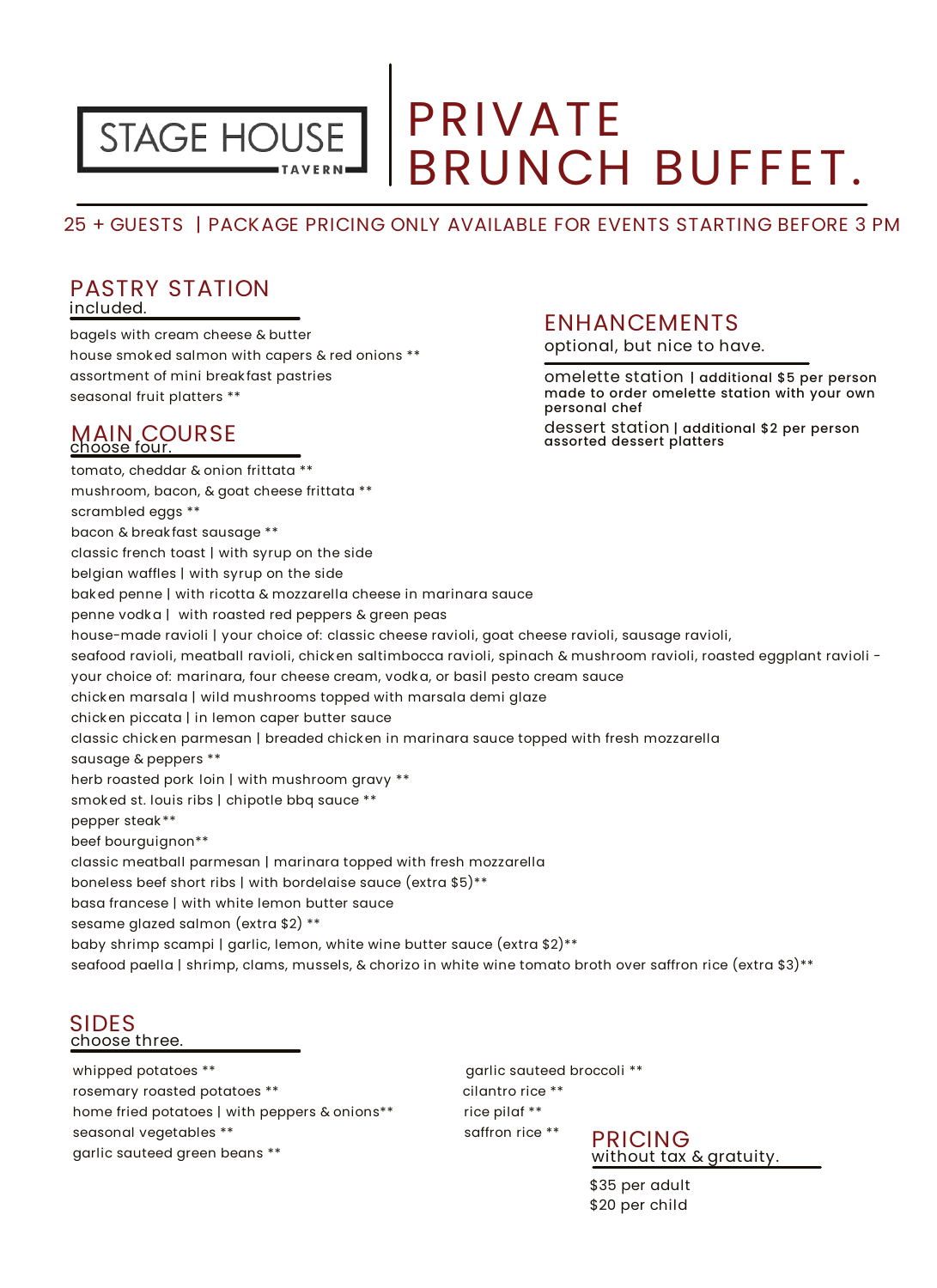

### BOOZY BRUNCH BUFFET.

#### 25 + GUESTS | PACKAGE PRICING ONLY AVAILABLE FOR EVENTS STARTING BEFORE 3 PM

#### PASTRY STATION

included.

bagels with cream cheese & butter house smok ed salmon with capers & red onions \*\* assortment of mini break fast pastries seasonal fruit platters \*\*

#### MAIN COURSE

#### choose four.

#### MIMOSA BAR included.

a beautiful display of a variety of flavors of mimosas for you & your guests to indulge in.

#### ENHANCEMENTS

optional, but nice to have.

dessert station | additional \$2 per person omelette station | additional \$5 per person made to order omelette station with your own personal chef assorted dessert platters

**"because brunch without a mimosa is just a sad breakfast."** tomato, cheddar & onion frittata \*\* mushroom, bacon, & goat cheese frittata \*\* scrambled eggs \*\* bacon & break fast sausage \*\* classic french toast | with syrup on the side belgian waffles | with syrup on the side bak ed penne | with ricotta & mozzarella cheese in marinara sauce penne vodk a | with green peas & roasted red peppers house-made ravioli | your choice of: classic cheese ravioli, goat cheese ravioli, sausage ravioli, seafood ravioli, meatball ravioli, chicken saltimbocca ravioli, spinach & mushroom ravioli, roasted eggplant ravioli your choice of: marinara, four cheese cream, vodk a, or basil pesto cream sauce chick en marsala | chick en & wild mushrooms topped with marsala demi-glaze chick en piccata | in lemon caper butter sauce classic chick en parmesan | breaded chick en in marinara sauce topped with fresh mozzarella sausage & peppers \*\* herb roasted pork loin | with mushroom gravy \*\* smok ed st. louis ribs | with chipotle bbq sauce \*\* pepper steak \*\* beef bourguignon\*\* classic meatball parmesan | marinara topped with fresh mozzarella boneless beef short ribs | with bordelaise sauce (extra \$5) \*\* basa francese | with white lemon butter sauce

sesame glazed salmon (extra \$2)\*\*

baby shrimp scampi | garlic, lemon, white wine butter sauce (extra \$2) \*\*

seafood paella | shrimp, clams, mussels, & chorizo in white wine tomato broth over saffron rice\*\* (extra \$3)

#### SIDES choose three.

whipped potatoes \*\* example and the same series of the same series of the same series of the same series of the same series of the same series of the same series of the same series of the same series of the same series of rosemary roasted potatoes \*\* cilantro rice \*\* home-fried potatoes | with peppers & onions\*\* rice pilaf \*\* seasonal vegetables  $^{**}$  saffron rice  $^{**}$ garlic sauteed green beans \*\*

#### PRICING without tax & gratuity.

with 4 hour mimosa bar \$45 per adult \$20 per child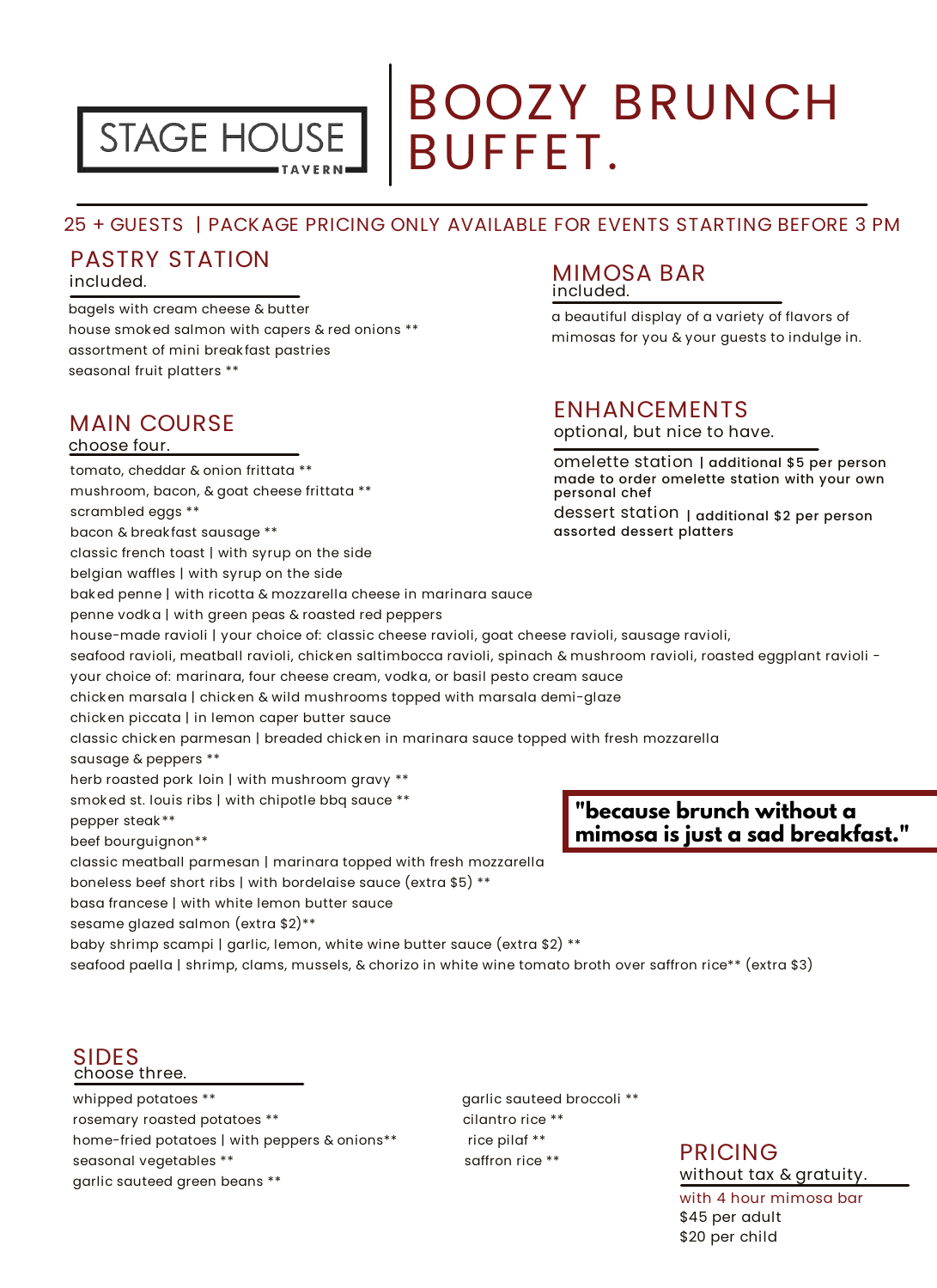

### SUNDAY BEST BRUNCH BUFFET

#### 25 + GUESTS FROM 11 AM - 2 PM

the stage house tavern sunday brunch takes place every sunday (excluding holidays). we set up our brunch around the garden tables in the middle of the restaurant, located conveniently close to our event space. this pack age includes book ing the space with access to the public brunch buffet.

#### COLD BUFFET

assorted muffins bagels with cream cheese & butter house smok ed salmon antipasto salad fruit salad cheese & crack ers cereal beet salad, garden salad, & caesar salad

#### OMELETTE STATION

watch our chef cook your made-to-order omelette

choose from a variety of fillings & cheeses.

#### BREAKFAST

scrambled eggs bacon & sausage waffles french toast home fries

#### HOT BUFFET

beef chick en pork seafood pasta rice pilaf seasonal vegetables

#### BEVERAGES

unlimited juices, coffee, hot tea, & soft drink s

\*ask about our luncheon open bar pack ages.

# **but first, brunch.**

#### CARVING STATION

each week we will feature a chef's selection of meat to be carved at your request.

#### WOOD FIRED PIZZAS

made-to-order pizzas served right to your table, but must be ordered through your server.

#### ASSORTED DESSERTS

our brunch buffet has a variety of desserts for you to choose from.

You can expect to find an assortment of cook ies, cak es, pies, brownies, & other pastries.

you can't miss our chocolate fountain with treats such as strawberries & marshmallows for dipping!

#### PRICING without tax & gratuity.

\$32.95 per adult \$19.95 per child

> PACK AGE IS ON L Y **AVAILABLE ON SUNDAYS**

R U N C H

B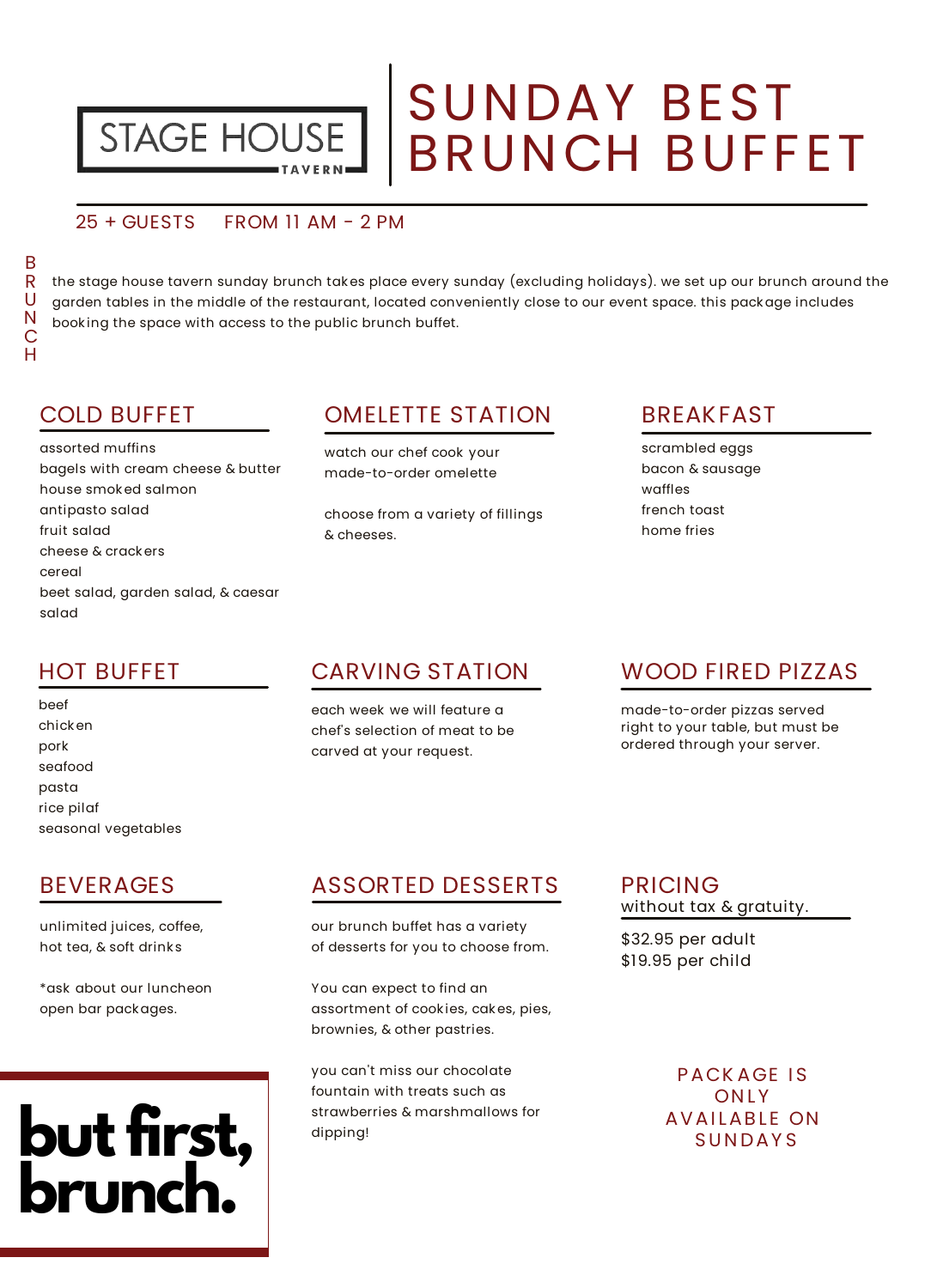

### THE LUNCHBOX BUFFET.

#### 25 + GUESTS

# good food, good mood.

#### SOUPS & SALADS

choose two.

soup of the day | chef's selection

garden salad | mixed greens, shaved onions, carrots, & plum tomatoes, balsamic vinaigrette\*\*

classic caesar salad | romaine lettuce, garlic croutons, parmesan cheese, & caesar dressing

mini wedge salad | iceberg wedge, bacon, crumbled blue cheese, pick ed red onions, everything bagel seasoning ginger salad | mixed greens, almonds, pineapple, carrots, red onions, & ginger vinaigrette\*\*

#### MAIN COURSE choose three.

bak ed penne | with ricotta & mozzarella cheese in marinara sauce penne vodk a | with roasted red peppers & green peas bak ed mac & cheese | topped with garlic bread crumbs house-made ravioli | your choice of: classic cheese ravioli, goat cheese ravioli, sausage ravioli, seafood ravioli, meatball ravioli, chicken saltimbocca ravioli, spinach & mushroom ravioli, roasted eggplant ravioli your choice of: marinara, four cheese cream, vodk a, or basil pesto cream sauce chick en marsala | chick en & wild mushrooms topped with marsala demi glaze chick en piccata | in lemon caper butter sauce classic chick en parmesan | breaded chick en in marinara sauce topped with fresh mozzarella sausage & peppers \*\* herb roasted pork loin | with mushroom gravy\*\* smok ed st. louis ribs | chipotle bbq sauce\*\* pepper steak \*\* beef bourguignon \*\* classic meatball parmesan | marinara topped with fresh mozzarella boneless beef short ribs | with bordelaise sauce\*\* (extra \$5) basa francese | with white wine lemon butter sauce\*\* sesame glazed salmon\*\* (extra \$2) baby shrimp scampi | garlic lemon white wine butter sauce\*\* (\$2 extra) seafood paella | shrimp, clams, mussels, & chorizo in white wine tomato broth over saffron rice (extra \$3)

#### SIDES

#### choose two.

whipped potatoes \*\* garlic sauteed broccoli \*\* rosemary roasted potatoes \*\* cilantro rice \*\* seasonal vegetables \*\* rice pilaf \*\* garlic sauteed green beans \*\* saffron rice \*\*

DESSERT PACK AGE PRICING included. assortment of chef's dessert selection

PRICING without tax & gratuity.

\$30 per person \$18 per child

**IS ONLY AVAILABLE FOR EVENTS BEGINNING** BEFORE 3 PM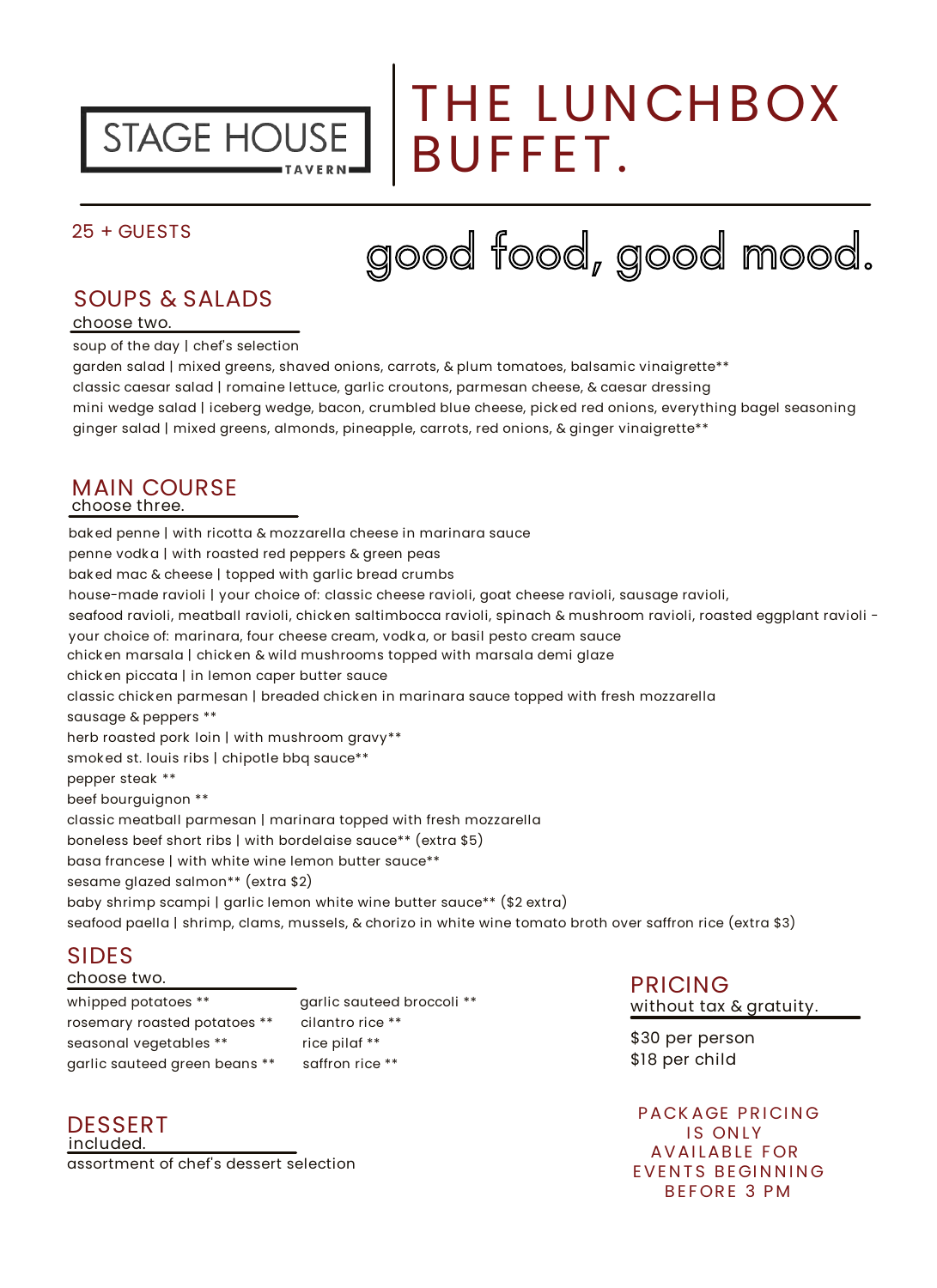

# THE BITES & BURGERS MENU.

#### 25 + GUESTS

#### SOUPS & SALADS

#### choose two.

#### **you can't live a full life on an empty stomach.**

soup of the day | chef's selection french onion soup

garden salad | mixed greens, shaved red onions, & plum tomatoes, balsamic vinaigrette\*\* classic caesar salad | romaine lettuce, garlic croutons, parmesan cheese, & caesar dressing mini wedge salad | iceberg wedge, bacon, crumbled blue cheese, pick led red onion, everything bagel seasoning ginger salad | mixed greens, almonds, pineapple, carrots, red onions, & ginger vinaigrette\*\*

#### MAIN COURSE

#### choose three.

cobb salad |diced chicken, bacon, blue cheese, tomato, hard-boiled egg, avocado, & honey mustard dressing\*\* penne vodka | with roasted red peppers & green peas

cbb mac & cheese | house-made penne, grilled chicken, bacon, broccoli, ancho cheese sauce, finished with garlic bread crumbs

fish & chips | tempura fried basa, french fries, tartar sauce, & coleslaw

neapolitan style pizza | choice of margherita, eggplant, bianco, or plain pizza with one topping turkey club | house roasted turkey breast, bacon, avocado, lettuce, tomato, chipotle mayo, multigrain bread, & french fries grilled chicken club | grilled chicken breast, bacon, lettuce, tomato, honey mustard, long roll, & french fries bbq pulled pork | smoked pulled pork, chipotle bbq sauce, pickles, coleslaw, brioche roll, & french fries crispy fried chicken sandwich | fried chicken breast, lettuce, tomato, ranch dressing, brioche roll, & french fries fried fish sandwich | tempura fried basa, lettuce, tomato, avocado, tartar sauce, brioche roll, & french fries cbr wrap | grilled chicken, monterey jack cheese, lettuce, tomato, avocado, ranch dressing, white or wheat wrap, & french fries

chicken caesar wrap | grilled or parmesan crusted chicken breast, romaine lettuce, fresh mozzarella, parmesan, caesar dressing, choice of white or wheat wrap, & french fries

stage house burger | swiss cheese, lettuce, tomato, red onion, pick les, roasted garlic mayo

bbq burger | frazzled onions, cheddar cheese, pick les, chipotle bba sauce, brioche roll, & french fries

california burger | red onion, avocado, monterey jack cheese, chipotle mayo, brioche roll, & french fries

black bean burger | red onion, avocado, lettuce, chipotle mayo, sourdough roll, & french fries

beyond burger | vegetable protein based vegan burger, avocado, lettuce, tomato, red onion, vegan mayo, sourdough roll, & french fries

#### THIRD COURSE: DESSERT

choose two.

bourban pecan pie | fresh whipped cream seasonal cheesecake | fresh whipped cream warm chocolate brownie | vanilla ice cream, chocolate sauce warm apple crumb pie | vanilla ice cream, caramel sauce traditional creme brulee \*\*

PACK AGE PRICING **IS ONLY** AVAILABLE FOR **EVENTS BEGINNING** BEFORE 3 PM

PRICING without tax & gratuity.

two course \$24 per person three course \$29 per person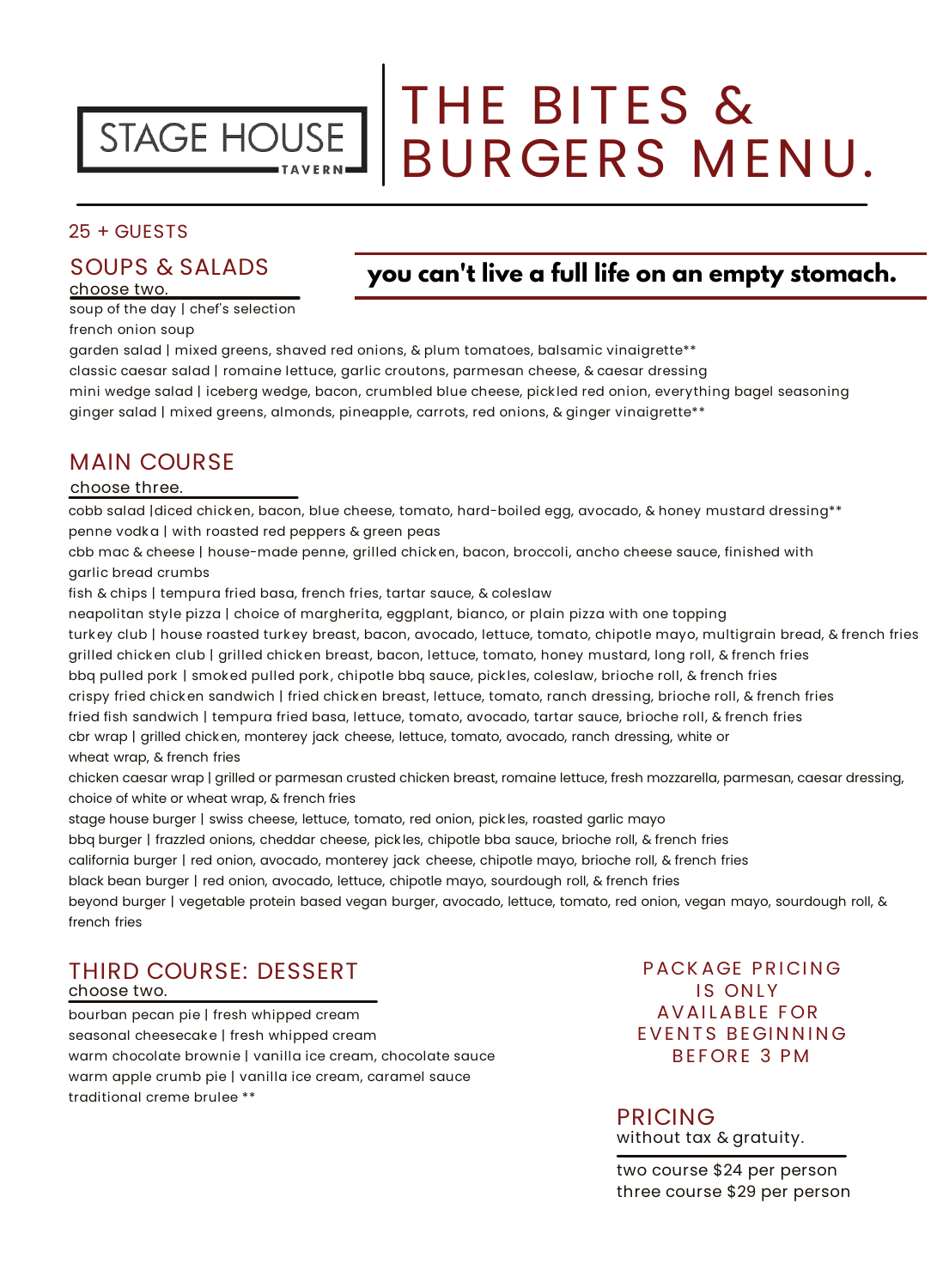

# 2 OR 3 COURSE LUNCHEON.

plated.

#### $25 +$  GUESTS

#### **homemade food is a labor of love,**

#### FIRST COURSE: APPETIZERS choose two.

soup of the day | chef's choice

french onion soup

garden salad | mixed greens, shaved red onions, croutons, plum tomatoes, & balsamic vinaigrette\*\* classic caesar salad | romaine lettuce, garlic croutons, parmesan cheese, & caesar dressing wedge salad | iceberg wedge, bacon, crumbled blue cheese, pick led red onion, everything bagel seasoning ginger salad | mixed greens, almonds, pineapple, carrots, red onions, & ginger vinaigrette\*\* red beet salad | diced red beets, goat cheese, almonds, chives, black currants, port wine vinaigrette house-made ravioli | your choice of: classic cheese ravioli, goat cheese ravioli, sausage ravioli, seafood ravioli, meatball ravioli, chicken saltimbocca ravioli, spinach & mushroom ravioli, roasted eggplant ravioli your choice of: marinara, four cheese cream, vodk a, or basil pesto cream sauce shrimp cock tail | house-made cock tail sauce & lemon\*\* (extra \$3) sauteed shrimp | avocado puree, corn tortilla, tamari caramel sauce (extra \$4) crispy brussel sprouts | with tamari chili sauce, pick led onions, scallions tuna tartare | seasonal prep (extra \$5)\*\*

#### SECOND COURSE: ENTREES

#### choose three.

cobb salad | diced chick en, bacon, bleu cheese, tomato, hard-boiled egg, avocado, honey mustard dressing\*\* penne vodk a | vodk a sauce, green peas, & roasted red peppers

parmesan crusted chick en breast | house-made spinach linguini, vodk a sauce

rigatoni bolognese | ragout of ground beef and pork, onions, carrots, tomatoes, fresh herbs, with a touch of cream, topped with ricotta & parmesan cheeses

cbb mac & cheese | house-made penne, grilled chick en, bacon, broccoli, ancho cheese sauce, finished with garlic bread crumbs

french cut chick en breast | seasonal prep\*\*

fish & chips | tempura fried basa, french fries, tartar sauce, coleslaw

smok ed st. louis ribs | chipotle bbq sauce, fries, coleslaw

grilled salmon | seasonal prep (extra \$4)\*\*

classic chick en parmesan | parmesan crusted chick en, topped with fresh mozzarella and marinara, served with a side of house-made rigatoni and marinara

neapolitan style pizza | choice of margherita, eggplant, bianco, or plain with one topping

chick en & waffles | belgian waffle, fried chick en breasts, whisk ey pecan syrup, whipped honey butter grilled 12 oz. pork chop | seasonal prep (extra \$4)\*\*

10 oz. flat iron steak | seasonal prep (extra \$4)\*\*

#### THIRD COURSE: DESSERT choose two.

bourban pecan pie | fresh whipped cream seasonal cheesecak e | fresh whipped cream warm chocolate brownie | vanilla ice cream, chocolate sauce warm apple crumb pie | vanilla ice cream, caramel sauce traditional creme brulee\*\* warm stage house molten cake | raspberry & framboise chantilly cream

PACK AGE PRICING **IS ONLY** AVAILABLE FOR **EVENTS BEGINNING** BEFORE 3 PM

#### PRICING

two course \$35 per person three course \$40 per person without tax & gratuity.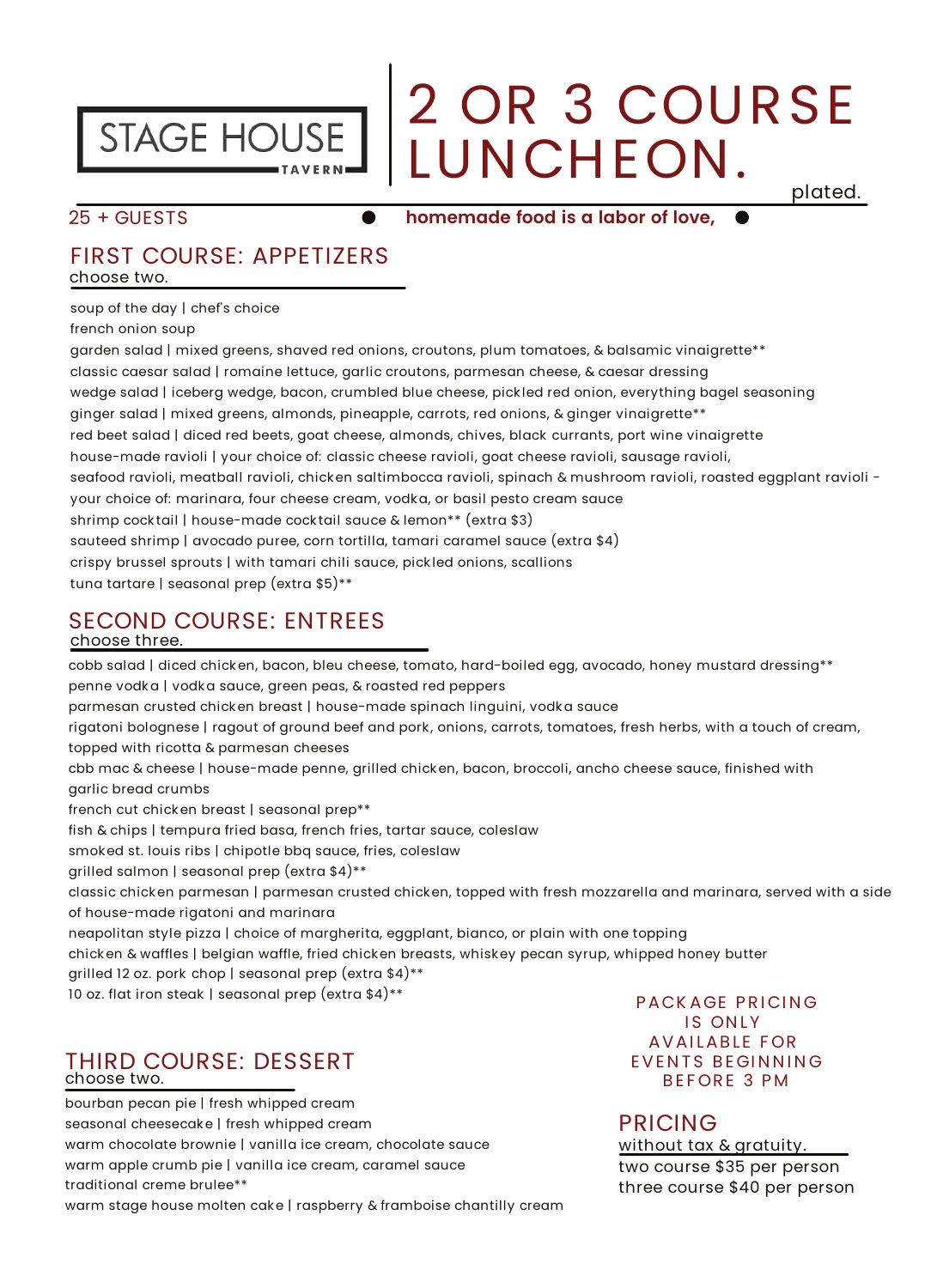

### 2 OR 3 COURSE DINNER. plated.

#### 25 + GUESTS

#### FIRST COURSE: APPETIZERS choose three.

soup of the day | chef's choice

french onion soup

garden salad | mixed greens, shaved red onions, croutons, plum tomatoes, & balsamic vinaigrette\*\* classic caesar salad | romaine lettuce, garlic croutons, parmesan cheese, & caesar dressing wedge salad | iceberg wedge, bacon, crumbled blue cheese, pick led red onion, everything bagel seasoning ginger salad | mixed greens, almonds, pineapple, carrots, red onions, & ginger vinaigrette\*\* red beet salad | diced red beets, goat cheese, almonds, chives, black currants, port wine vinaigrette house-made ravioli | your choice of: classic cheese ravioli, goat cheese ravioli, sausage ravioli, seafood ravioli, meatball ravioli, chicken saltimbocca ravioli, spinach & mushroom ravioli, roasted eggplant ravioli your choice of: marinara, four cheese cream, vodk a, or basil pesto cream sauce shrimp cock tail | house-made cock tail sauce & lemon\*\* (extra \$3) sauteed shrimp | avocado puree, corn tortilla, tamari caramel sauce (extra \$4) crispy brussels sprouts | with tamari chili sauce, pick led onions, scallions tuna tartare | seasonal prep (extra \$5)\*\*

#### SECOND COURSE: ENTREES

#### choose four.

penne vodk a | vodk a sauce, green peas, & roasted red peppers

parmesan crusted chick en breast | house-made spinach linguini, vodk a sauce

french cut chick en breast | seasonal prep\*\*

grilled salmon | seasonal prep (extra \$4)\*\*

cajun shrimp linguine | house-made black pepper linguine, baby shrimp, onions, bell peppers, scallions, cajun cream sauce

chick en & waffles | belgian waffle, fried chick en breasts, whisk ey pecan syrup, whipped honey butter

rigatoni bolognese | ragout of ground beef and pork , onions, carrots, tomatoes, fresh herbs, with a touch of cream, topped with ricotta & parmesan cheeses

classic chick en parmesan | parmesan crusted chick en, topped with fresh mozzarella and marinara, served with a side of house-made rigatoni and marinara

grilled 12 oz. pork chop | seasonal prep \*\*

10 oz. flat iron steak | seasonal prep \*\*

squid ink linguine | house-made squid ink linguine, chopped shrimp, crumbled italian sausage, garlic, calabrian chilis, white wine, touch of tomato, finished with lemon bread crumbs

14 oz. ny strip steak | whipped potatoes, charred broccoli, horseradish compound butter (extra \$5)

braised boneless beef short ribs | sauteed broccoli, whipped potatoes, bordelaise sauce (extra \$5)

### THIRD COURSE: DESSERT choose three.

bourban pecan pie | fresh whipped cream seasonal cheesecak e | fresh whipped cream warm chocolate brownie | vanilla ice cream, chocolate sauce warm apple crumb pie | vanilla ice cream, caramel sauce traditional creme brulee\*\* warm stage house molten cak e | raspberry & framboise chantilly cream

#### PRICING

two course \$40 per person three course \$45 per person without tax & gratuity.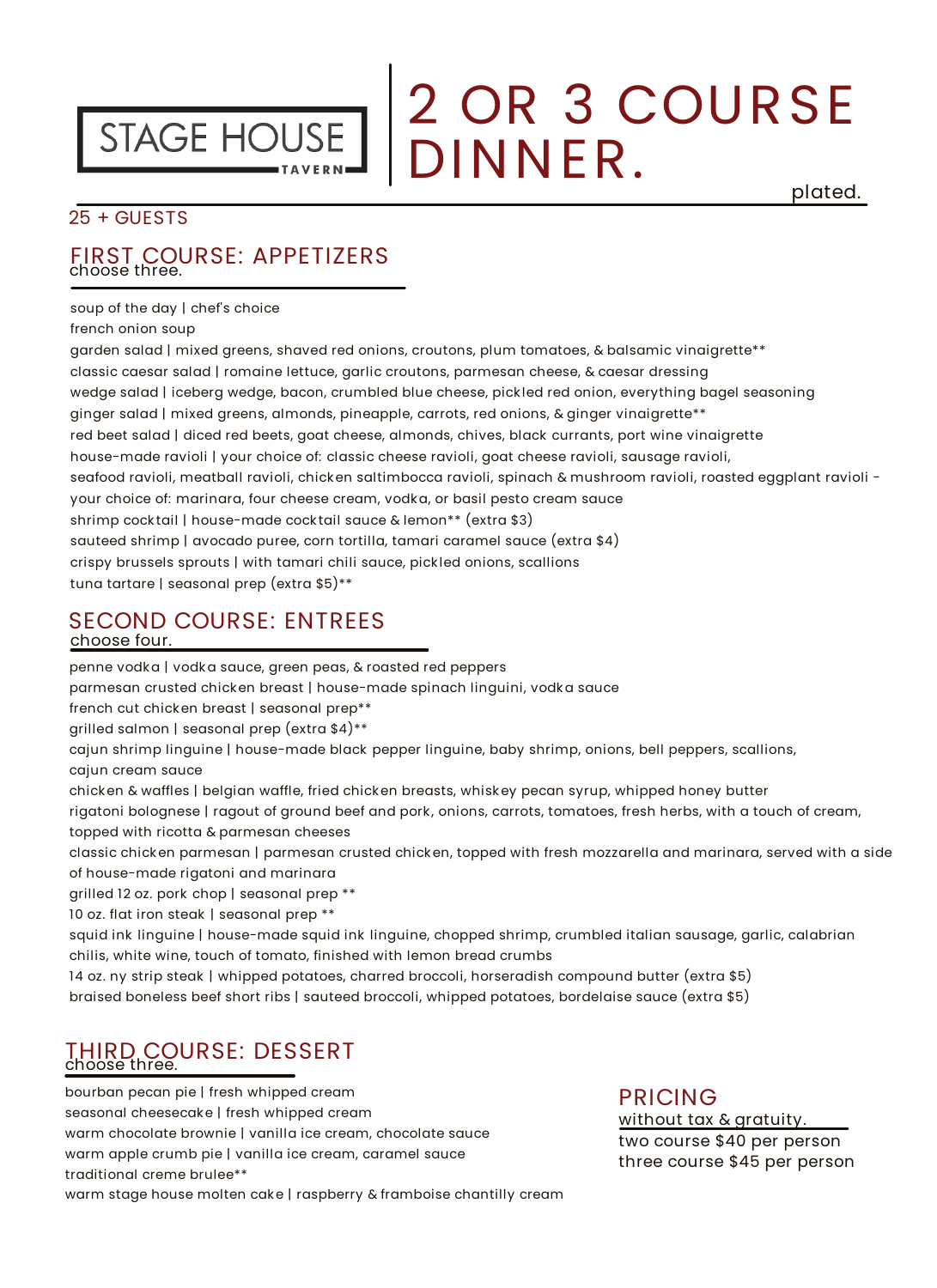

# BE OUR GUEST BUFFET.

#### 25 + GUESTS

#### SOUPS & SALADS

choose three.

soup of the day

garden salad | mixded greens, shaved red onions, & plum tomatoes, balsamic vinaigrette\*\* classic caesar salad | romaine lettuce, garlic croutons, parmsan cheese, & caesar dressing mini wedge salad | iceberg wedge, bacon, crumbled blue cheese, pick led onions, everything bagel seasoning, blue cheese dressing\*\*

ginger salad | mixed greens, almonds, pineapple, carrots, red onions, & ginger vinaigrette\*\* red beet salad | goat cheese, almonds, chives, sundried black currants, & port wine vinaigrette

#### MAIN COURSE choose three.

bak ed penne | with ricotta & mozzarella cheese in marinara sauce penne vodk a | with house-made vodk a sauce, peas, & roasted red peppers bak ed macaroni & cheese | topped with garlic bread crumbs rigatoni bolognese | ragout of ground beef and pork , onions, carrots, tomatoes, fresh herbs, & a touch of cream, topped with ricotta & parmesan cheeses house-made ravioli | your choice of: classic cheese ravioli, goat cheese ravioli, sausage ravioli, seafood ravioli, meatball ravioli, chicken saltimbocca ravioli, spinach & mushroom ravioli, roasted eggplant ravioli your choice of: marinara, four cheese cream, vodk a, or basil pesto cream sauce chick en marsala | chick en and wild mushrooms topped with marsala demi-glaze chick en piccata | in lemon caper butter sauce classic chick en parmesan | breaded chick en in marinara sauce topped with fresh mozzarella cheese apple stuffed roast pork loin | with port wine demi-glaze sausage & peppers\*\* bbq pulled pork \*\* house smoked beef brisket | with chipotle bbq suace\*\* fried chick en breasts smok ed st. louis ribs | with chipotle bbq sauce \*\* beef bourguignon \*\* pepper steak \*\* boneless beef short ribs | with bordelaise sauce (extra \$5)\*\* basa francese | with white wine lemon butter sauce sesame glazed salmon (extra \$2)\*\* baby shrimp scampi | garlic, lemon, white wine butter sauce (extra \$2)\*\* seafood paella | shrimp, clams, mussels, chorizo sausage, white wine tomato broth over saffron rice (extra \$3)\*\*

#### DESSERT assortment of chef's dessert selection

PRICING without tax & gratuity.

\$38 per adult \$23 per child

### SIDES<br>choose three.

whipped potatoes \*\* roasted garlic potato gratin rosemary roasted potatoes\*\* seasonal vegetables\*\* garlic sauteed green beans \*\* garlic sauteed broccoli \*\* roasted brussel sprouts \*\* cilantro rice & black beans \*\* saffron rice \*\* french fries \*\* onion rings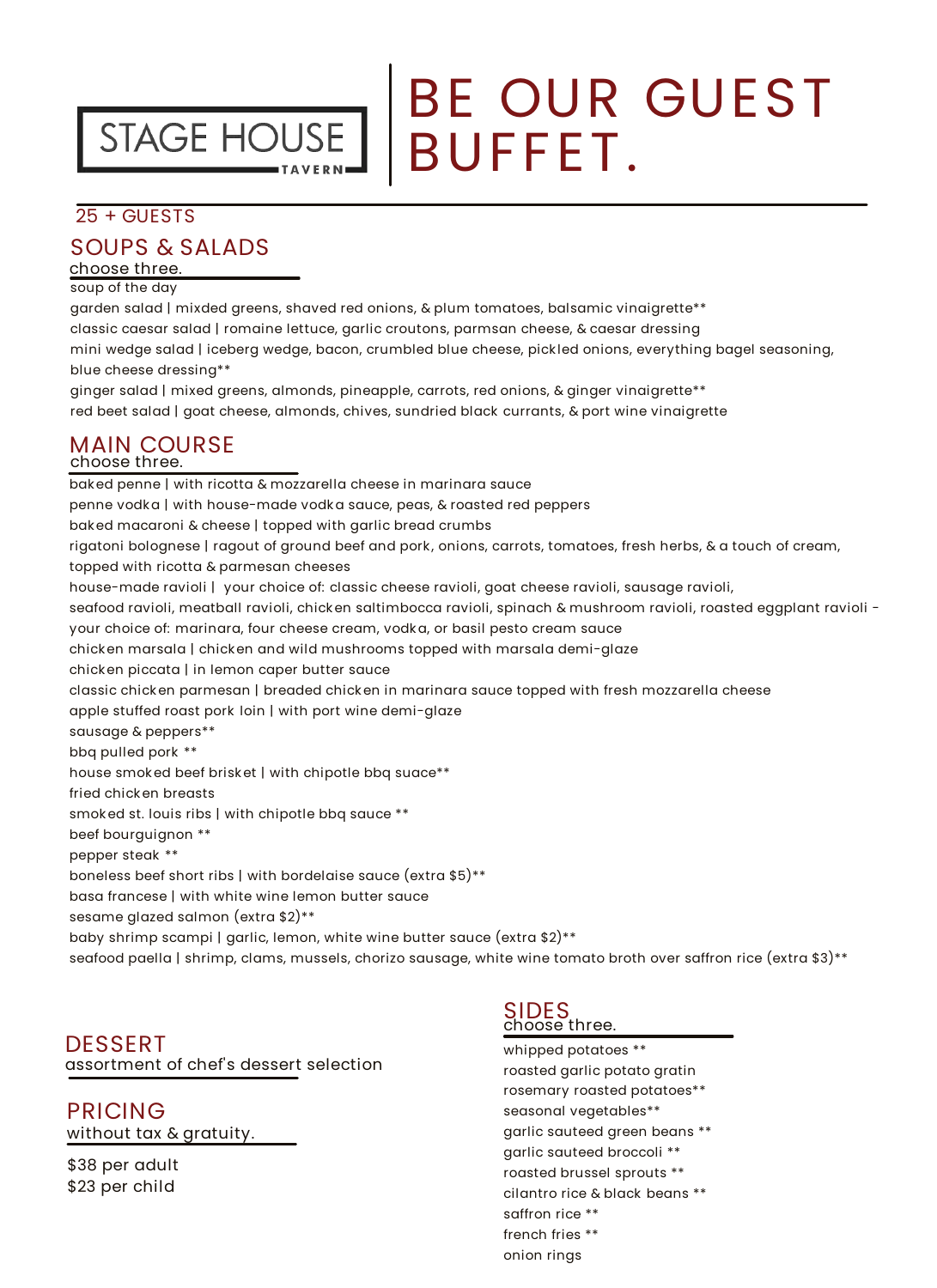



#### KIDS THREE COURSE

available for children 12 years old & younger. children 4 and under are free.

#### APPETIZER COURSE

garden salad | mixed greens tossed in balsamic vinaigrette dressing topped with red onions & plum tomatoes

fresh fruit cup | assortment of seasonal fruits \*\*

#### MAIN COURSE

choose four.

chick en fingers | served with french fries & honey mustard sauce

grilled chick en breast | served with whipped potatoes and seasonal vegetables \*\*

bak ed macaroni & cheese | house-made cheese sauce bak ed & topped with bread crumbs

grilled cheese sandwich | served with french fries

mozzarella stick s | served with marinara sauce

penne pasta | served with choice of marinara sauce or butter sauce, topped with parmesan cheese

#### DESSERT COURSE

vanilla or chocolate ice cream | topped with chocolate sauce \*\*

brownie sundae | with vanilla ice cream

PRICING without tax & gratuity.

\$20 per child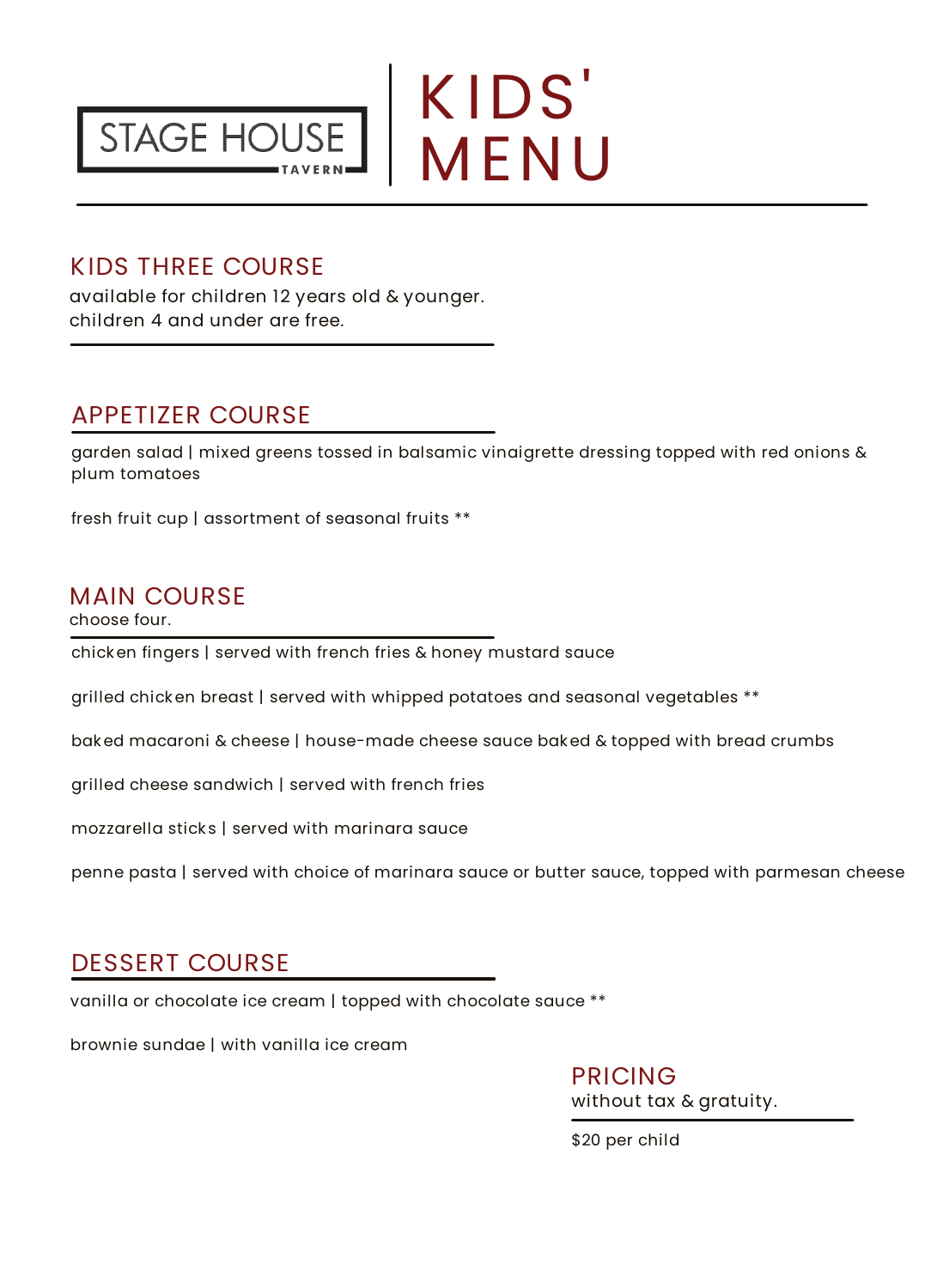

# HAPPY HOUR.

25 + GUESTS

#### TWO HOUR OPEN BAR included.

call liquors domestic beers imported beers house red wine house white wine soft drink s

shots are not included

### **why limit happy to one hour?**

#### APPETIZER BUFFET choose six.

vegetable spring rolls | with side of thai chili sauce spinach & artichoke dip | with corn tortilla chips\*\* buffalo chick en dip | blue cheese crumbles and scallions with corn tortilla chips\*\* crispy brussels sprouts | with tamari chili sauce, pick led onions, scallions\*\* chick en tenders | choice of buffalo or chipotle bbq sauce chick en wings | choice of buffalo or chipotle bbq sauce (extra \$2)\*\* chick en empanadas | with jalapeno ranch sauce buffalo chick en meatballs | blue cheese crumbles, scallions mozzarella stick s | with side of marinara sauce tortilla chips | with guacamole and pico de gallo\*\* hummus | with mint-bell pepper compote, grilled pita, cucumber buffalo cauliflower | with crumbled blue cheese, scallions, & house-made ranch garlic shrimp | with smok ed chorizo (extra \$2)\*\* pulled pork | with chipotle bbq sauce\*\* sausage & peppers \*\* bak ed penne | with ricotta and mozzarella cheese in marinara sauce classic meatball parmesan | with marinara & mozzarella cheese penne vodk a | with roasted red peppers & green peas bak ed mac & cheese | topped with garlic bread crumbs house-made ravioli | your choice of: classic cheese ravioli, goat cheese ravioli, sausage ravioli, seafood ravioli, meatball ravioli, chick en saltimbocca ravioli, spinach & mushroom ravioli, roasted eggplant ravioli - your choice of: marinara, four cheese cream, vodk a, or basil pesto cream sauce

#### **AVAILABLE** SUNDAY-THURSDAY

PLEASE INQUIRE FOR FRIDAY & SATURDAY PRICING

**\*\* gluten free**

**\*Please let us know if you have any food allergies**

#### PRICING

without tax & gratuity \$45 per person + private bartender fee \$100

each additional hour of open bar (up to 4 hours) \$6 per person

appetizer buffet without open bar is available for \$25 per person ++ **\*\*open bar pricing is applied to all guests over the legal drinking age**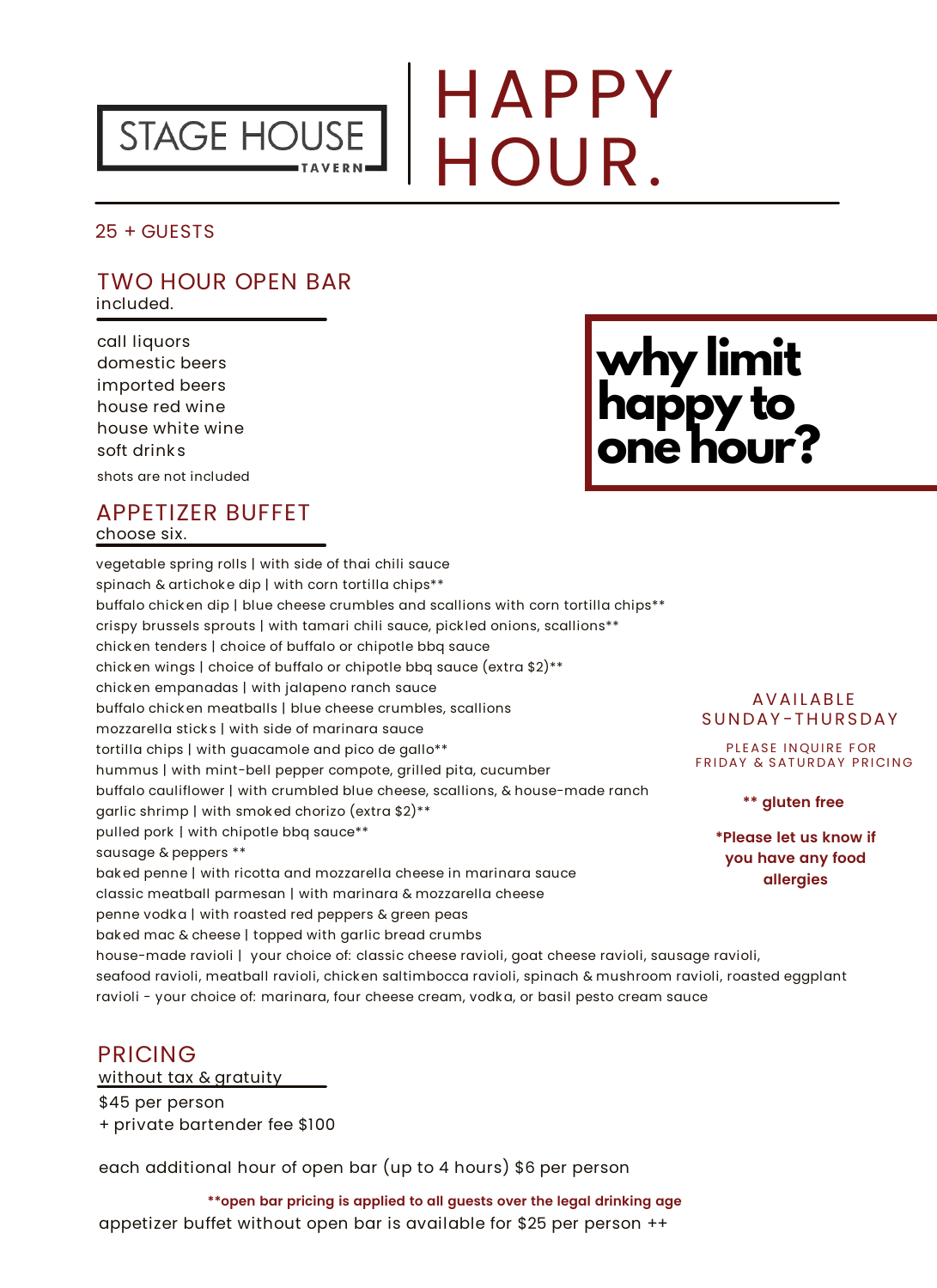

# SIP, SIP, HOORAY.

#### **trust me, you can dance. -tequila**

ALL OF OUR BEVERAGE PACKAGES MUST BE COMBINED WITH A FOOD PACKAGE OPEN BAR PACKAGES DO NOT INCLUDE PRIVATE BARTENDER(S)

#### LUNCH OPEN BAR PACKAGES

pack age prices below are only available for events starting before 3 pm.

beer & wine open bar | house wine by the glass, draft beer by the pint, & domestic bottles only

2 hours | \$15 per person 3 hours | \$18 per person

endless mimosa bar | carafes of mimosas on guest tables

2 hours | \$15 per person 3 hours | \$18 per person

endless sangria station | pitchers of sangria 2 hours | \$15 per person 3 hours | \$18 per person

#### EVENING OPEN BAR PACKAGES

pack age prices below are only available for events starting after 3 pm.

beer & wine open bar | house wine by the glass, draft beer by the pint, & domestic bottles only

2 hours | \$20 per person 3 hours | \$24 per person 4 hours | \$28 per person

call open bar | call liquors, domestic & imported beers, house wine, & soft drinks

2 hours | \$24 per person 3 hours | \$28 per person 4 hours | \$30 per person

premium open bar | premium liquors, domestic, & imported beers, house & premium wine, & soft drink s \*limited single malts & bourbons available

2 hours | \$ 30 per person 3 hours | \$34 per person 4 hours | \$39 per person

on consumption | when the host is charged per drink consumed at their event. Each drink is charged according to the Stage House cock tail list, and the host handles the table at the conclusion of the event.

cash bar | guests pay for their own alcoholic beverages - cash bar is not included in room minimums (cash bar is also available for lunch pack ages)

all beverage pack ages require a private bartender. the fee for a private bartender is \$100 the fee covers bartender service for up to 4 hours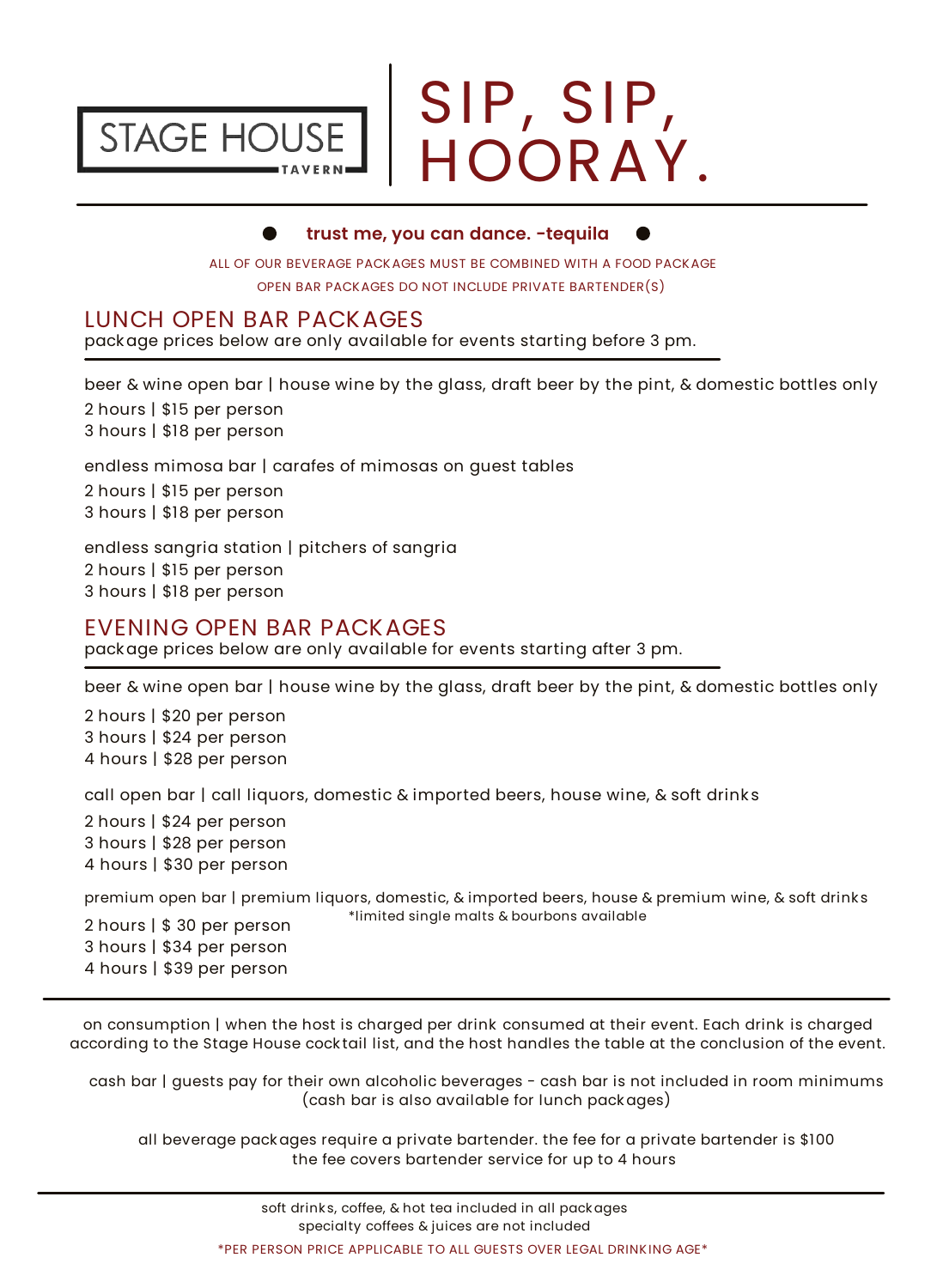

### LIQUOR EIQUUN<br>PACK AGE<br>RPEAK DOU BREAK DOWN.

#### BEER & WINE OPEN BAR

house red house white domestic bottles draft pints

#### CALL OPEN BAR

vodk a| absolut, k ettel one, stoli, firefly, three olives

rum | bacardi, bacardi flavors, captain morgan, malibu

gin | tanqueray, beefeater, bombay, new amsterdam

tequila | cuervo gold, cuervo silver, teramana blanco

whisk ey & bourbon | canadian club, jack daniels, bushmills, fireball, old overholt, seagrams 7, seagrams vo, southern comfort

scotch | johnnie walk er red, dewars

cordials | bailey's k ahlua, midori, aperol

#### PREMIUM LIQUOR PACKAGE

includes all liquors from the call pack age + alcohol listed below.

vodka | absolut, belvedere, chopin, firefly, grey goose, kettel one, stoli, three olives, tito's

gin | beefeater, bombay, bombay sapphire, hendrick s, new amsterdam, tanqueray 10, tanqueray, bombay saphire

tequila | casamigos anjeo, casamigos blanco, casamigos reposado, jose cuervo gold & silver, patron xo, patron silver, teramana blanco

whiskey & bourbon | angles envy, basil hyden, bushmills, canadian club, crown royal, fireball, jack daniels, jameson, k nob creek , mak er's mark , old overholt, seagrams 7, seagrams vo, southern comfort, woodford reserve

scotch | chivas regal, dewars, johnnie walk er black , johnnie walk er red

cordials | aperol, bailey's k ahlua, midori

rum | bacardi, bacardi flavors, captain morgan, malibu

PRICING without tax & gratuity. 2 hours: \$30 per person 3 hours: \$34 per person 4 hours: \$39 per person

#### PRICING

without tax & gratuity.

2 hours: \$24 per person 3 hours: \$28 per person 4 hours: \$30 per person